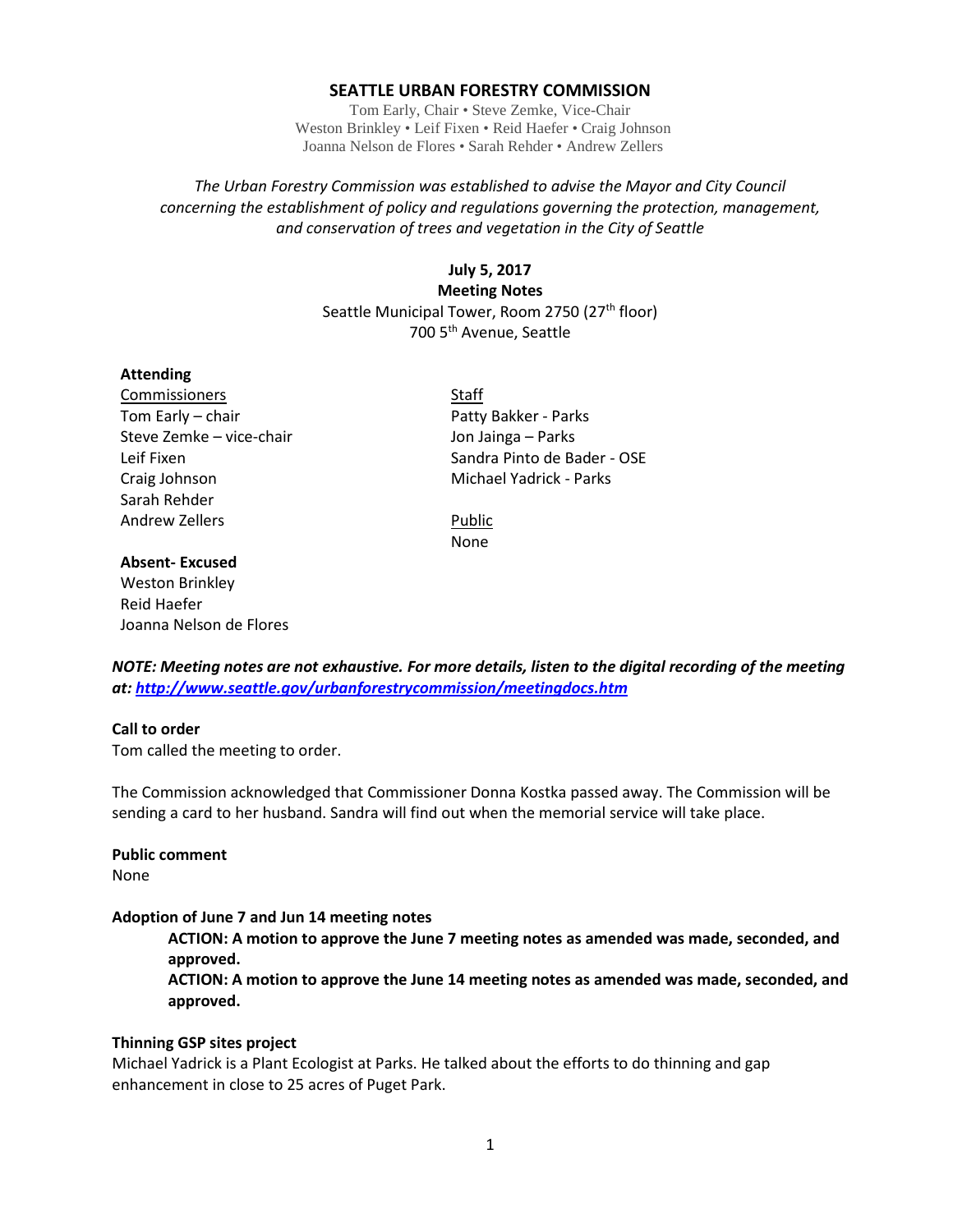The Green Seattle Partnership is active in more than 100 Seattle parks. There are over 800 acres of public land in the Duwamish Greenbelts, which constitute the largest remaining contiguous forest within the City. Over the past years, Parks has had conversations with many stakeholders including: Northwest Natural Resource Group GSP field committee GSP Management Team Parks Proview Nature Consortium Urban Forestry Commission South Seattle College Duwamish Alive! Duwamish Tribe West Duwamish Trails Seattle Audubon Mountains to Sound Greenway Seattle Nature Alliance Plant Amnesty Community Orchard of WS Broadview Planning

Parks recently sent notifications to: West Seattle Blog Tankwise Lafare North America Chemithon Alaska Marine Lines Holcim US Sustainable West Seattle Seattle Parks Foundation

The most desirable trees are the long-lived conifers due to the large number of environmental services they provide. Parks is looking for a more balanced share of conifers and deciduous trees.

The project's preferred alternative approach is:

Understory treatment (UT), 30% thin, gap creation/enhancement. UT + girdle, inject or cut native trees and replant.

GSP will not be pursuing the following alternatives at this time:

- UT only
- 30% thin and understory treatment
- Commercially thin alder and maple, gap creating/enhancement, understory treatment.

The trees that are selectively thinned will remain on site. Last year they did some thinning of red alder in Discovery Park to give planted conifers a chance to thrive. Parks' tree crew is collecting comprehensive data including tree failure information. They've found that Bigleaf Maple and Red Alder are the species that fail more often.

The Duwamish Vegetation Management Plan has several goals:

- Conserve wildlife habitat
- Maintain buffering and aesthetic value
- Mitigate urban pollution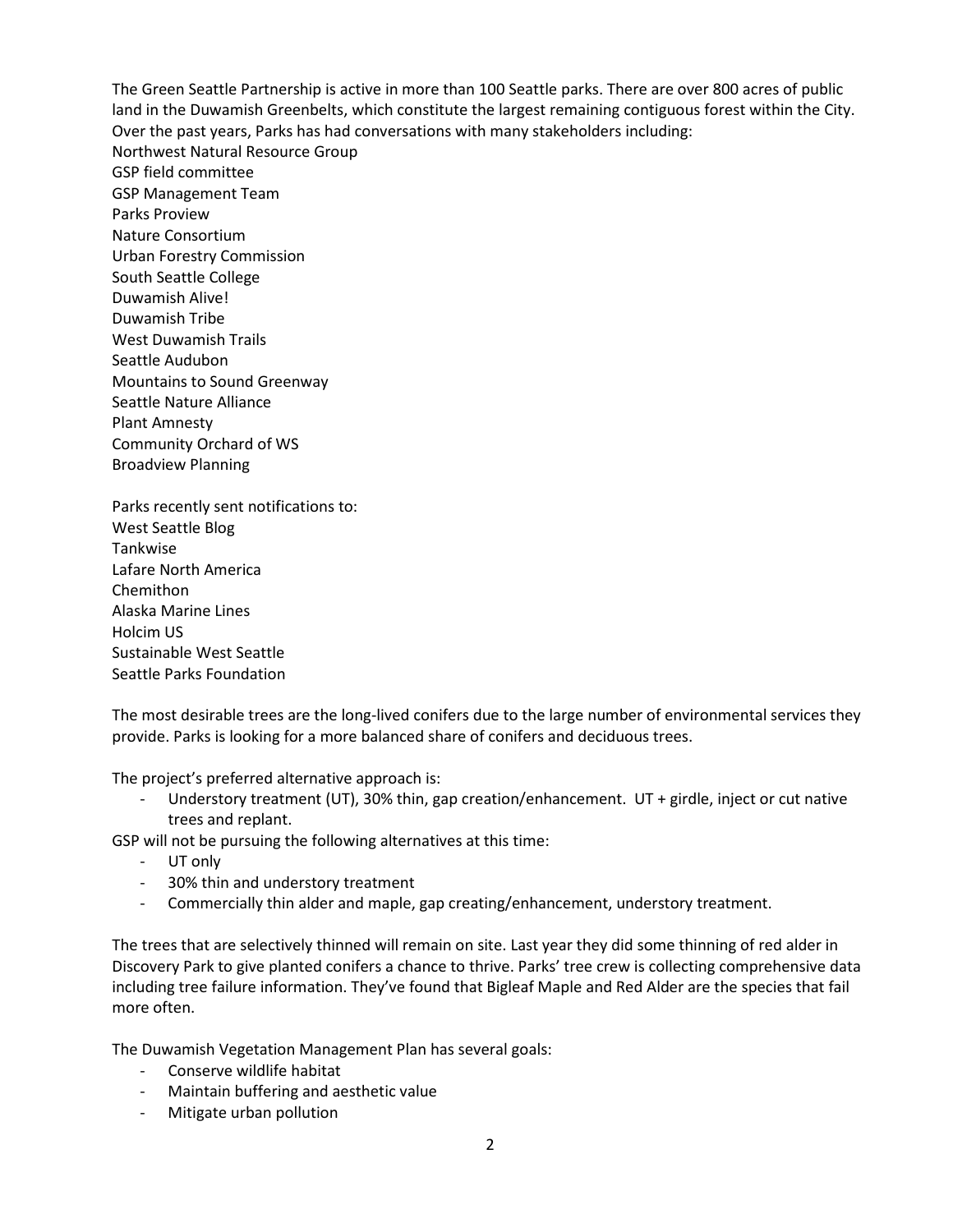- Provide natural drainage
- Protect soil and water quality
- Protect public safety

Parks' staff is clearly marking trees to be removed by the contractor.

UFC question/comment: Are you posting signs so people understand that these are restoration areas and the nature of the work?

Answer: we did and receive some comments. There were lessons learned and now we are doing more outreach to the community.

The project is avoiding thinning on slopes 70% and greater to avoid unnecessary damage.

Reasons why they are leaving wood on the ground include:

- Provide habitat for small mammals
- Protection from physical environment
- Protection from predators
- Food sources
- Lookout structures
- Display structures
- Travel routes

UFC question/comment: what wildlife are you thinking this will support? Answer: coyote, deer, possum, mice, birds, etc.

For this project, Parks is safeguarding standing conifers. The project will be planting drought tolerant species. The site will not be watered.

GSP has been planting 15,000 – 20,000 trees per year.

They are going to have a public meeting on July 8 at the South Seattle College to get input from the community and incorporate it to the project.

UFC question/comment: I'm in agreement with the need to create the conditions to get the conifers to thrive. Current canopy cover results show 28% conifers and 72% coniferous. Are you thinking of reversing that?

Answer: We would like to get to a 50-50 ratio of conifers and deciduous trees. The site currently is a monoculture, which is not good because, among other things, disease could potentially wipe out whole areas of the green belt. We are creating a controlled disturbance to help the natural areas recover.

UFC question/comment: how many areas is Parks going to be working on in the green belt? Answer: We are thinking about three areas with % acre gaps.

UFC question/comment: have you developed some benchmarks to monitor the results? Answer: We are doing long-term monitoring plots. One plot is known as the Meduzia Gap. We are also doing inventory work. But we don't measure each tree's size or how it changes year-to-year.

UFC question/comment: will you add close monitoring to these four sites? Answer: we will likely monitor mortality and overall growth. This is not a cut and paste prescription for all Seattle parks, but several natural areas could benefit from something like this.